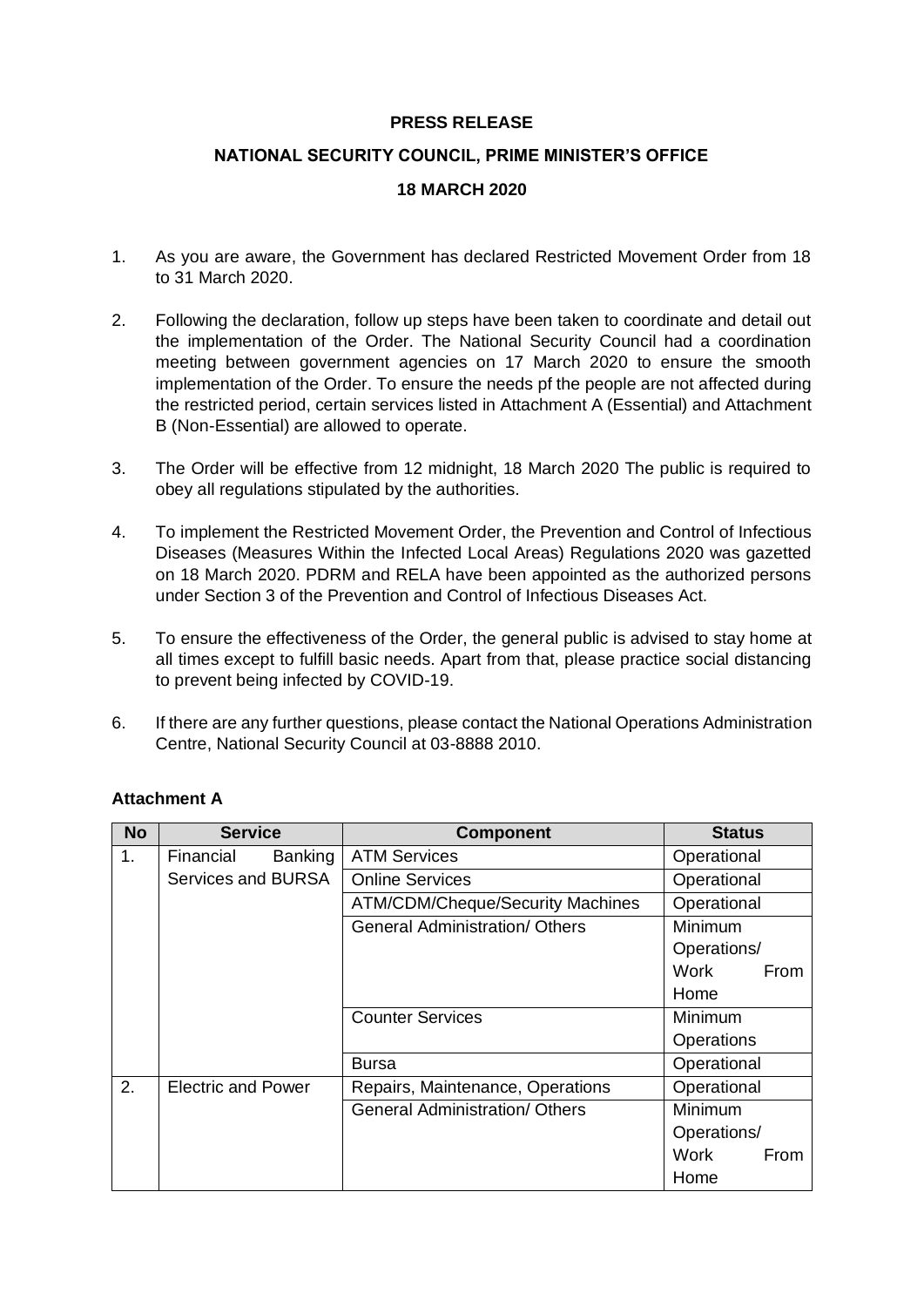| 3.  | <b>Fire Department</b>               | Fire-fighting operations                                               | Operational            |
|-----|--------------------------------------|------------------------------------------------------------------------|------------------------|
|     |                                      | Operations centre                                                      | Operational            |
|     |                                      | <b>General Administration/ Others</b>                                  | Minimum                |
|     |                                      |                                                                        | Operations/            |
|     |                                      |                                                                        | <b>Work</b><br>From    |
|     |                                      |                                                                        | Home                   |
|     |                                      |                                                                        |                        |
| 4.  | Port<br>/Airport                     | Port/Airport operations                                                | Operational            |
|     | operations                           | <b>General Administration/ Others</b>                                  | Minimum                |
|     |                                      |                                                                        | Operations/            |
|     |                                      |                                                                        | <b>Work</b><br>From    |
|     |                                      |                                                                        | Home                   |
|     |                                      |                                                                        |                        |
| 5.  | Postal<br>and<br>courier<br>services | Postal and courier services<br><b>Counter Services</b>                 | Operational            |
|     |                                      | <b>General Administration/ Others</b>                                  | Operational<br>Minimum |
|     |                                      |                                                                        | Operations/            |
|     |                                      |                                                                        | <b>Work</b><br>From    |
|     |                                      |                                                                        | Home                   |
| 6.  | Prison/<br>Temporary                 | Operations                                                             | Operational            |
|     | <b>Detention</b><br>Centre/          | <b>Visits</b>                                                          | Not Allowed            |
|     | Depo/ Immigration /                  | <b>General Administration/ Others</b>                                  | Minimum                |
|     | Lock Up                              |                                                                        | Operations/            |
|     |                                      |                                                                        | <b>Work</b><br>From    |
|     |                                      |                                                                        | Home                   |
| 7.  | <b>Fuel and Lubricants</b>           | <b>Fuel Stations</b>                                                   | Operational            |
|     |                                      | Production, refining, storage, supply and<br>distribution              | Operational            |
|     |                                      | <b>General Administration/ Others</b>                                  | Minimum                |
|     |                                      |                                                                        | Operations/            |
|     |                                      |                                                                        | <b>Work</b><br>From    |
|     |                                      |                                                                        | Home                   |
| 8.  | <b>Health Services</b>               | Hospital/<br>Operations/<br>Clinic/<br>Health                          | Operational            |
|     |                                      | Private<br>Public<br>and<br>Pharmacies/                                |                        |
|     |                                      | Traditional<br>Shops/<br>Medicine                                      |                        |
|     |                                      | Veterinarian/ Dialysis Centre<br><b>General Administration/ Others</b> | Minimum                |
|     |                                      |                                                                        | Operations/            |
|     |                                      |                                                                        | <b>Work</b><br>From    |
|     |                                      |                                                                        | Home                   |
|     |                                      | <b>Alternative Medicine Centres</b>                                    | Closed                 |
|     |                                      | <b>Visits</b>                                                          | allowed<br>Not         |
|     |                                      |                                                                        | except for critical    |
|     |                                      |                                                                        | cases according        |
|     |                                      |                                                                        | to current ruling      |
| 9.  | Solid<br>Waste                       | Operations                                                             | of MOH<br>Operational  |
|     | Management<br>and                    | <b>General Administration/ Others</b>                                  | Minimum                |
|     | <b>Public Cleansing</b>              |                                                                        | Operations/            |
|     |                                      |                                                                        | <b>Work</b><br>From    |
|     |                                      |                                                                        | Home                   |
| 10. | <b>Broadcasting</b><br>and           | information<br>Operations<br>and                                       | Operational            |
|     | television                           | dissemination                                                          |                        |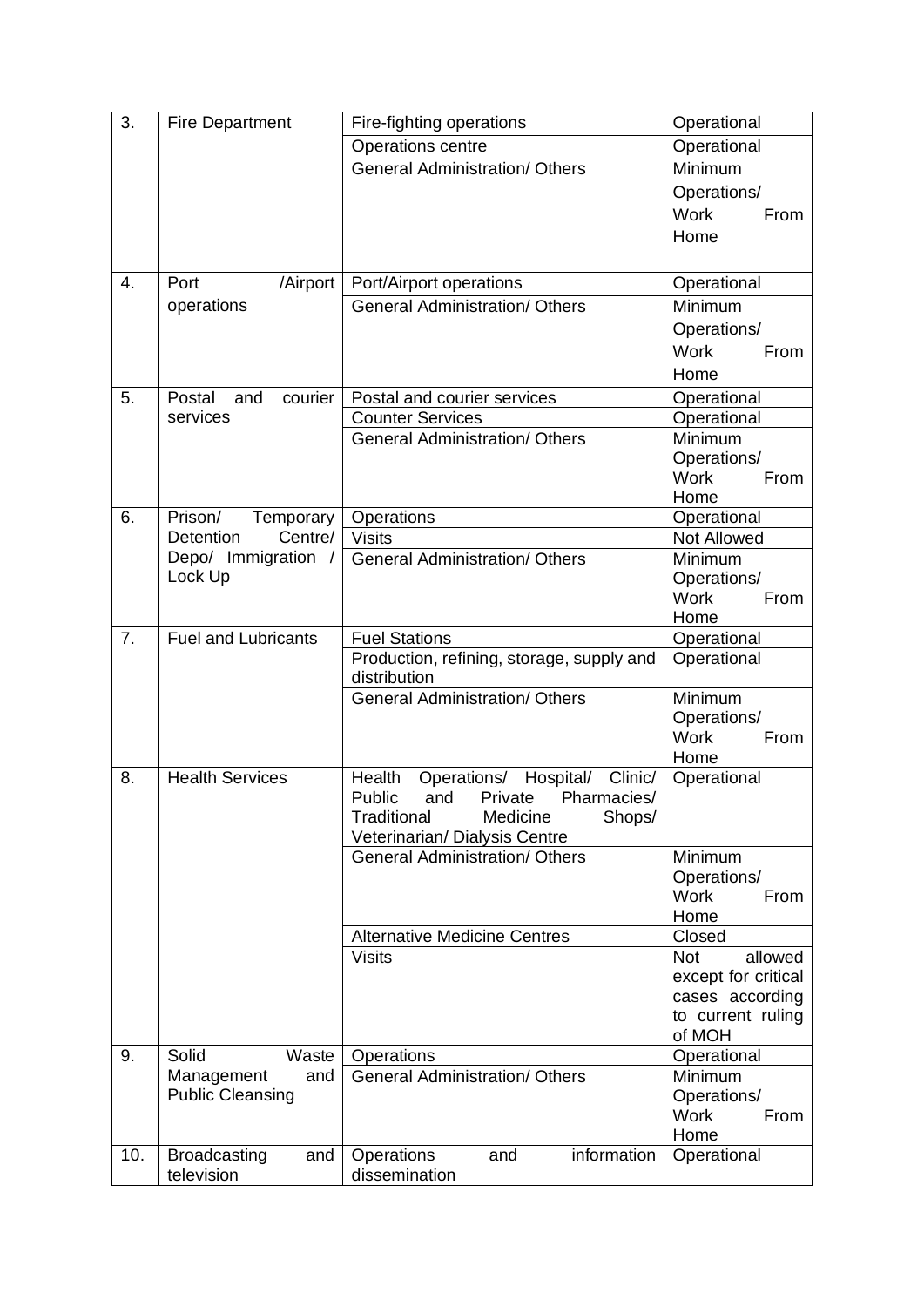|     |                            | <b>General Administration/ Others</b> | Minimum<br>Operations/<br>Work<br>From<br>Home |
|-----|----------------------------|---------------------------------------|------------------------------------------------|
| 11. | Telecommunications         | Operations/Maintenance                | Operational                                    |
|     | <b>Services</b>            | <b>General Administration/ Others</b> | Minimum                                        |
|     |                            |                                       | Operations/                                    |
|     |                            |                                       | <b>Work</b><br>From                            |
|     |                            |                                       | Home                                           |
|     |                            | <b>Counter Services</b>               | Closed                                         |
|     |                            | Data Centre                           | Operational                                    |
|     |                            | <b>Call Centre</b>                    | Operational                                    |
| 12. | Land/Sea/Air               | Operations/Maintenance                | Operational                                    |
|     | (including<br>Transport    | <b>General Administration/ Others</b> | Minimum                                        |
|     | e-hailing)                 |                                       | Operations/                                    |
|     |                            |                                       | <b>Work</b><br>From                            |
|     |                            |                                       | Home                                           |
| 13  | <b>Water Services</b>      | Repairs/Maintenance/Operations        | Operational                                    |
|     |                            | <b>General Administration/ Others</b> | Minimum                                        |
|     |                            |                                       | Operations                                     |
| 14  | Important                  | <b>Counter Services</b>               | Minimum                                        |
|     | <b>Government Services</b> |                                       | Operations                                     |
|     | / Statutory Bodies         | Enforcement                           | Operational                                    |
|     | • Public Aviation          | <b>General Administration/ Others</b> | Minimum                                        |
|     | <b>Custom Excise</b>       |                                       | Operations                                     |
|     | Immigration                |                                       |                                                |
|     | Marine<br>$\bullet$        |                                       |                                                |
|     | Weather<br>$\bullet$       |                                       |                                                |
|     | Printing<br>$\bullet$      |                                       |                                                |
|     | Registration               |                                       |                                                |
|     | <b>JPJ</b><br>$\bullet$    |                                       |                                                |
|     |                            |                                       |                                                |
| 15  | PDRM/ATM                   | <b>Operations and Enforcement</b>     | Operational                                    |
|     |                            | <b>General Administration/ Others</b> | Minimum                                        |
|     |                            |                                       | <b>Operations</b>                              |
|     |                            | Training/Courses                      | Suspended                                      |
| 16  | Security/Safety            | Operations/Maintenance/Supply/Service | Operational                                    |
|     | related                    | <b>General Administration/ Others</b> | Minimum                                        |
|     | industries/businesses      |                                       | Operations/                                    |
|     |                            |                                       | <b>Work</b><br>From                            |
|     |                            |                                       | Home                                           |
| 17  | Food<br>Supply<br>and      | Supply of raw food                    | Allowed                                        |
|     | <b>Preparation Service</b> | Take away                             | Allowed                                        |
|     | <b>Restaurants/ Stalls</b> | Delivery                              | Allowed                                        |
|     | Small business /           | Dine in                               | Not allowed                                    |
|     | food<br>truck/ food        | Drive thru                            | Allowed                                        |
|     | court                      |                                       |                                                |
|     | <b>Hotel restaurants</b>   |                                       |                                                |
|     |                            |                                       |                                                |
| 18  | Groceries/<br>small        | Operations                            | Allowed                                        |
|     | grocers/                   | <b>Buying necessities</b>             | limits<br>To<br>have                           |
|     | supermarkets/ public       |                                       | per family                                     |
|     |                            | Night market/farmers market           | Not allowed                                    |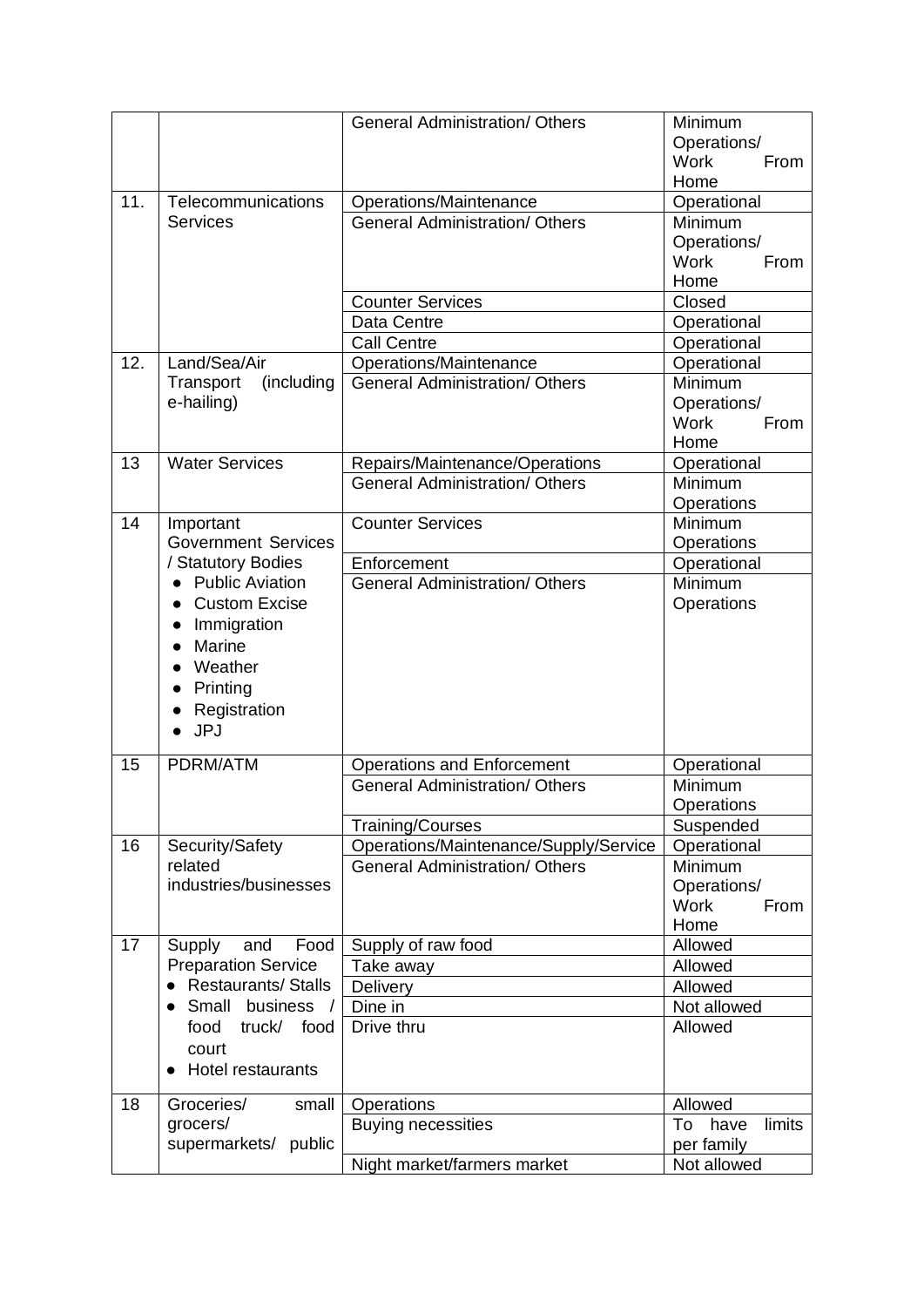|    | markets/wholesale      | Shopping mall                         | Closed except for  |
|----|------------------------|---------------------------------------|--------------------|
|    | markets                |                                       | groceries<br>and   |
|    |                        |                                       | food outlets       |
|    |                        | Delivery                              | Allowed            |
| 19 | <b>Online Services</b> | Operations                            | Allowed            |
| 20 | e-commerce             | Operations                            | Allowed            |
| 21 | Wildlife services      | Operations                            | Allowed            |
|    |                        | <b>General Administration/ Others</b> | Minimum            |
|    |                        |                                       | Operations/        |
|    |                        |                                       | Work<br>From       |
|    |                        |                                       | Home               |
| 22 | Hotel/Homestay/Short   | Accommodation operations              | Allowed but need   |
|    | terms rentals          |                                       | to be confined in  |
|    |                        |                                       | the                |
|    |                        |                                       | accommodation      |
|    |                        |                                       | during             |
|    |                        |                                       | quarantine         |
|    |                        |                                       | period and<br>to   |
|    |                        |                                       | order<br>room      |
|    |                        |                                       | service            |
|    |                        | Incidental<br>operations              | Not allowed        |
|    |                        | (pool/pub/gym/bar/restaurant/spa)     |                    |
|    |                        | kitchen                               | Operational<br>for |
|    |                        |                                       | service<br>room    |
|    |                        |                                       | only               |

### Attachment B

| <b>No</b> | <b>Service</b>      | <b>Component</b>                         | <b>Status</b>           |
|-----------|---------------------|------------------------------------------|-------------------------|
| 1.        | Vehicle repairs     | Repair services                          | Minimum                 |
|           |                     |                                          | Operations              |
|           |                     | Towing services                          | allowed                 |
| 2.        | Construction<br>and | <b>Infrastructure Construction</b>       | Allowed<br>but          |
|           | renovations         | (in progress construction) that impact   | subject to review       |
|           |                     | safety and security                      | <b>JKR</b><br>by<br>and |
|           |                     |                                          | <b>DOSH</b>             |
| 3         | Religion            | <b>Religious Gatherings</b>              | Not allowed             |
|           |                     | Funeral management                       | with<br>Allowed         |
|           |                     |                                          | minimal                 |
|           |                     |                                          | participation           |
| 4         | Sports/<br>Leisure  |                                          | <b>Not</b><br>allowed/  |
|           | Outings             |                                          | closed                  |
| 5         | 3                   | Gatherings/ Performances / Concert /     | Not allowed and         |
|           |                     | Busking / Zumba / Clubs / Disco / Bars / | closed                  |
|           |                     | Karaokes /<br>Cinemas<br>Family          |                         |
|           |                     | Entertainment Centres / Fun Fair /       |                         |
|           |                     | Arcade                                   |                         |
|           |                     | Weddings/Events                          | Not allowed             |
| 6         | Movement within the |                                          | <b>Not</b><br>allowed   |
|           | country             |                                          | for<br>except           |